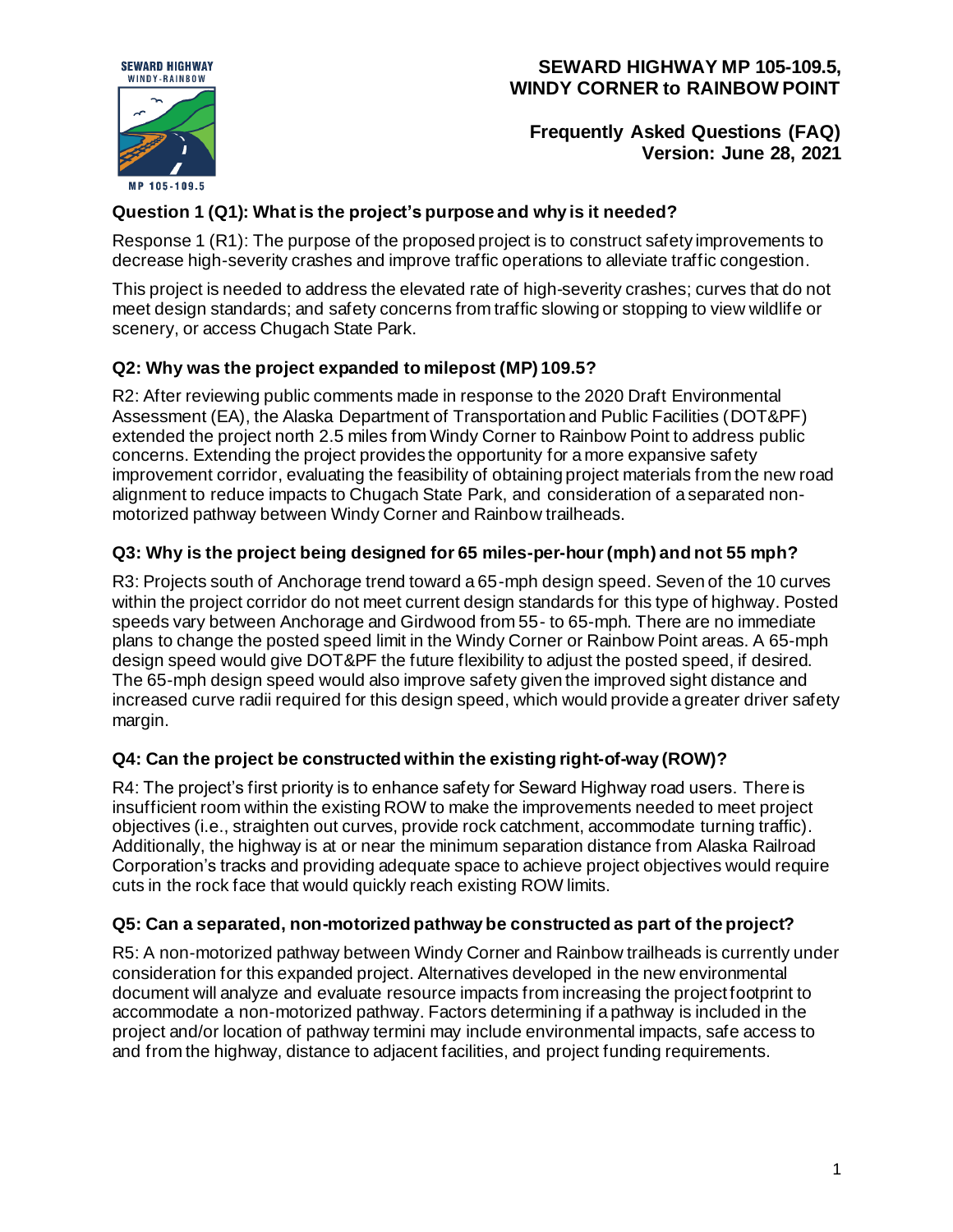### **Q6: Would the aesthetics be suitable for a Scenic Byway?**

R6: The Seward Highway is recognized for its scenic, natural, historic, and recreational values. Constructing improvements to the highway that meet the project purpose would require changes to some scenic features from some combination of excavation of the mountainside and/or fill on the waterside of the highway and railway. Avoidance, minimization, and mitigation measures would be implemented to reduce visual intrusions; however, some visual impacts would be unavoidable.

#### **Q7: How much of the previous design efforts (i.e., public input, environmental document, engineering) will be reused for this expanded project?**

R7: The experience gained during development of the "Windy Corner" project will be used to guide the Windy Corner to Rainbow Point project's environmental analysis and design. DOT&PF recognizes decisions and assumptions for the Windy Corner project may not all be applicable to the expanded project and thus, may result in different design features when considered in the context of the expanded project. However, previously completed analyses and design will be considered and used where appropriate.

### **Q8: What happened to all the facilities at Windy Corner that were included in the project last year (2020 Draft EA)?**

R8: The proposed mountainside facilities at Windy Corner were developed in part as mitigation for impacts to Chugach State Park from the proposed project. The Windy Corner to Rainbow Point project will also evaluate potential impacts to Chugach State Park and will propose mitigation to compensate for those impacts. Additionally, facilities will be considered to address safety improvements and other factors. Federal and state funding are being used to develop the project, and each funding source has requirements on expenditure of funds which may affect the inclusion of project features.

### **Q9: Will there still be access to the waterside at Windy Corner?**

R9: The project's first priority is to enhance safety for Seward Highway road users. The experience gained during development of the "Windy Corner" project will be used to guide the assessment for including emergency and public access to Turnagain Arm in the expanded project.

### **Q10: Why improve the highway if the Safety Corridor has already improved the corridor safety?**

R10: Safety upgrades and traffic operation improvements proposed for this project are longterm solutions to reduce fatal and major-injury crashes. The Safety Corridor designation has provided a reduction in high-severity crashes; however, Safety Corridor designations are intended to be temporary measures until long-term safety improvements are constructed. As permanent engineered safety improvements are implemented, segments of the Seward Highway between MP 87 and MP 117 may be removed (i.e., decommissioned) from the Safety Corridor program based on recommendations in future DOT&PF Safety Corridor Audits. Additional Safety Corridor program information is available at:

[www.dot.alaska.gov/stwdplng/hwysafety/safety\\_corridors.shtml](http://www.dot.alaska.gov/stwdplng/hwysafety/safety_corridors.shtml).